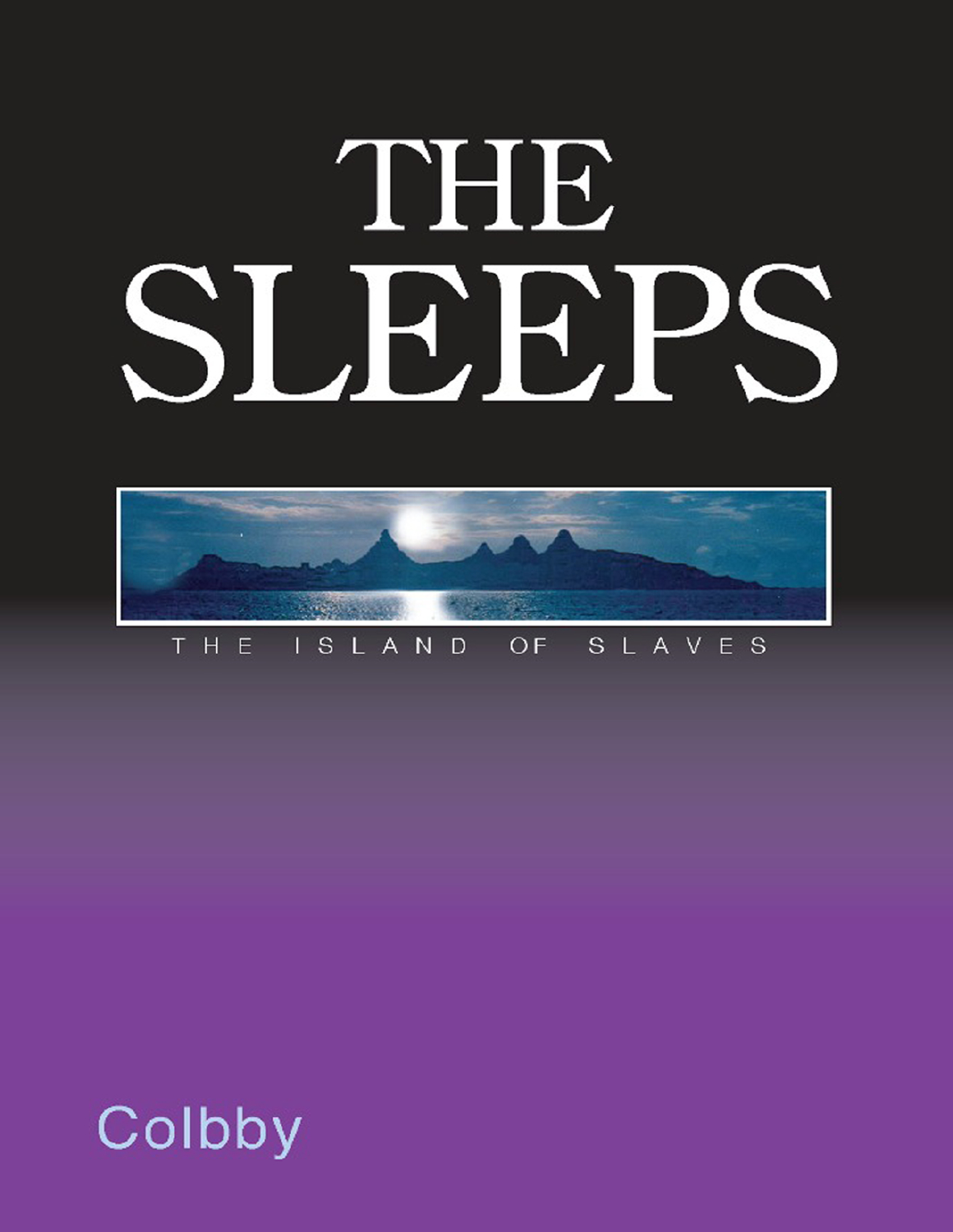# The Sleeps

Book 3

Island of Slaves Series

By

## Colbby



Strategic Book Publishing & Rights Co.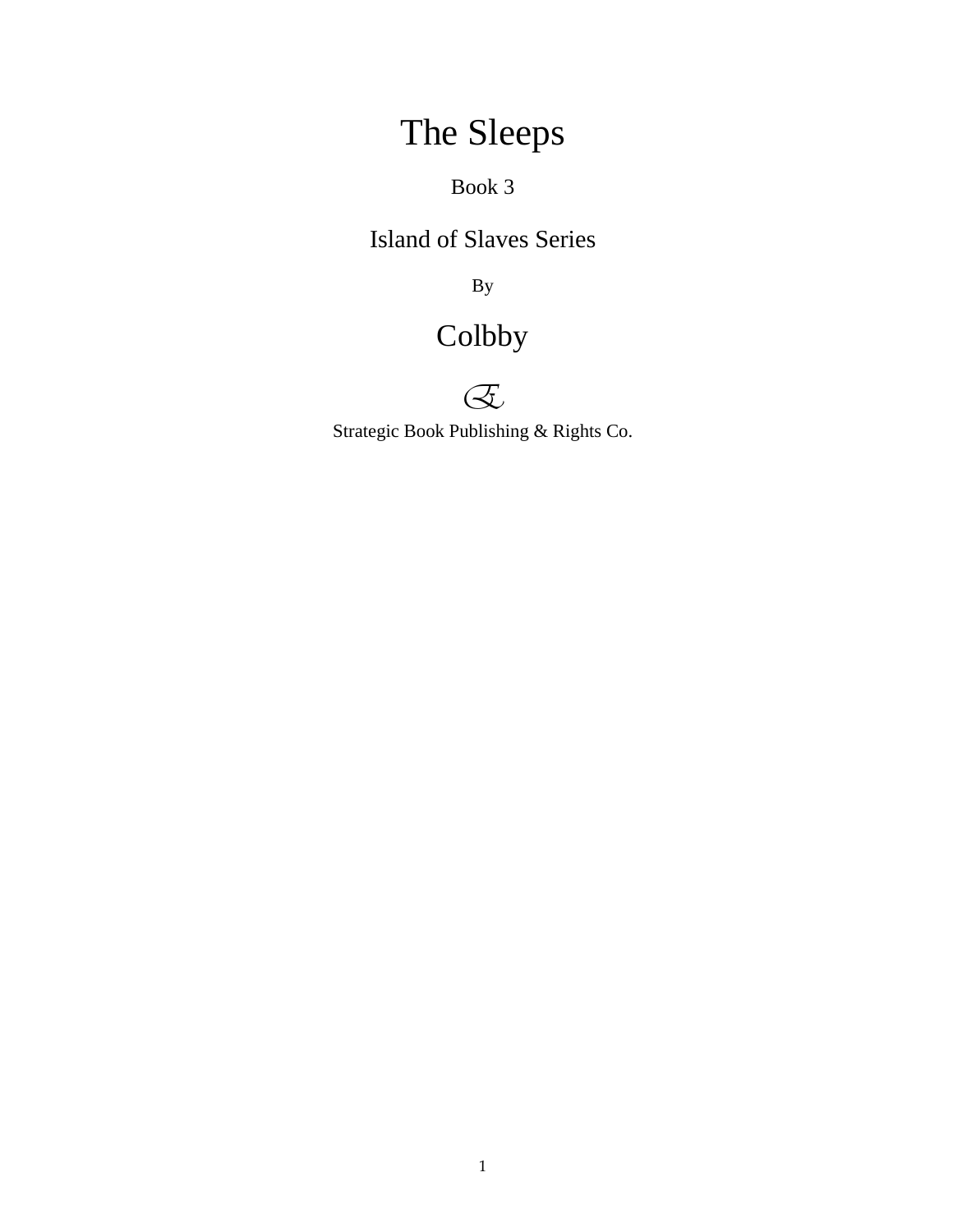Copyright © 2012 All rights reserved – Colin Blackburn

No part of this book may be reproduced or transmitted in any form or by any means, graphic, electronic, or mechanical, including photocopying, recording, taping, or by any information storage retrieval system, without the permission, in writing, from the publisher.

Strategic Book Publishing and Rights Co. 12620 FM 1960, Suite A4-507 Houston, TX 77065 www.sbpra.com

ISBN: 978-1-62212-286-8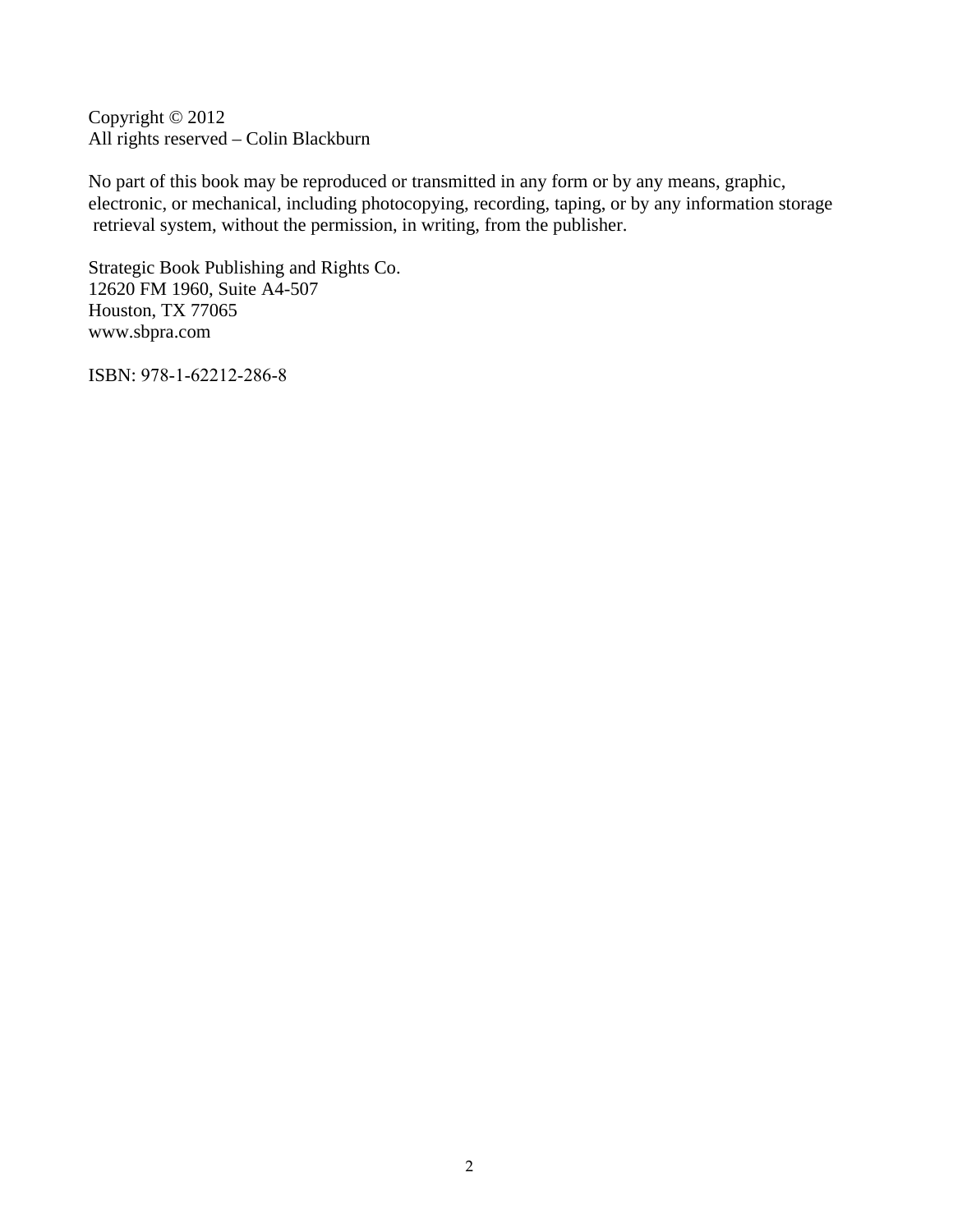## Chapter 1

#### Fever

Ast introduce some of his relatives who were visiting his villa. It appeared that it was the custom to visit at least every two or three years and have a short holiday. Ulo said it was time that they too went on a visit to some of her relatives who lived far inland on a farm in the wilderness. Ulo wanted to show off her man and her young son and catch up with all the family gossip and happenings. Ast agreed and said as the work at the shipyard wasn't urgent he should take time off and go.

It was only two years since Jay had crash landed onto the planet after an accident in space. He had been enslaved won his freedom and met his wife Ulo and rescued both Ulo and Ast and returned to Allo his adopted land. He had either been away on a mission or working for Ast in his shipyard and a break was just what he needed.

A week later Jay had bought a little boat and loaded it with food and blankets for the trip to Ulo's relatives. It had a single sail and a tiny cabin large enough for two. They set sail hugging the coast heading for a large river delta where they would travel up the river as the easiest way of going inland.

The delta was about two kilometres across with lots of little rivulets flowing to the sea.

On the furthest most banks were a couple of large wooden sheds and a small quay. Jay moored the boat and enquired of a man where he could obtain fresh water. He was shown a well and started to fill a bucket to take back to the boat.

A small sailing ship was tied up at the quay and its goods were being transferred to a barge to be taken up river. The bargee before starting out made an offering to a river-god, the tutelary divinity of the river, and then cast off heading up stream. Jay finished filling the water container and decided to have a meal before continuing their journey. The quay had a small hostelry that served homemade broth that was both tasty and cheap and gave them a chance to stretch their legs away from the confines of the boat. After eating they set out up the river leaving the mud banks far behind. The river narrowed until it was around a hundred metres wide when the clouds started to gather and the rain made the visibility poor. Ulo retreated to the cabin as Jay pulled a sheet of canvas like material over the tiller and tried steering with just his head sticking out.

A drop of rain falling from a leaf high in the tree landed upon Jay's right ear. He shook the water from his head and listened. All he could hear was the sound of raindrops, and the soft gentle tinkle of running water as the forest emerged from the downpour.

Above Jay in the tree, his wife was holding their son who appeared to be enjoying the adventure not realising the danger they were in. Ulo smiled as the young lad tried to catch another falling raindrop from high in the canopy of leaves. Jay decided to risk climbing down from his perch to the forest floor. At the first sound or movement he was ready to jump to the first branches of their chosen tree.

The backpack of food was leaning where it had been dumped at the bole of the tree trunk. It had been too heavy for them to climb swiftly with its weight.

Jay hit the ground and at once was surrounded by a swarm of biting insects. He slapped the top of his bare leg as one bit, gave a scratch and peered all around looking for any sign of danger. As he watched his hand was feeling inside the pack for the long knife. With his dagger and the knife he could now offer a fight if the animals attacked. A shaft of sunlight pierced the leaves and the insects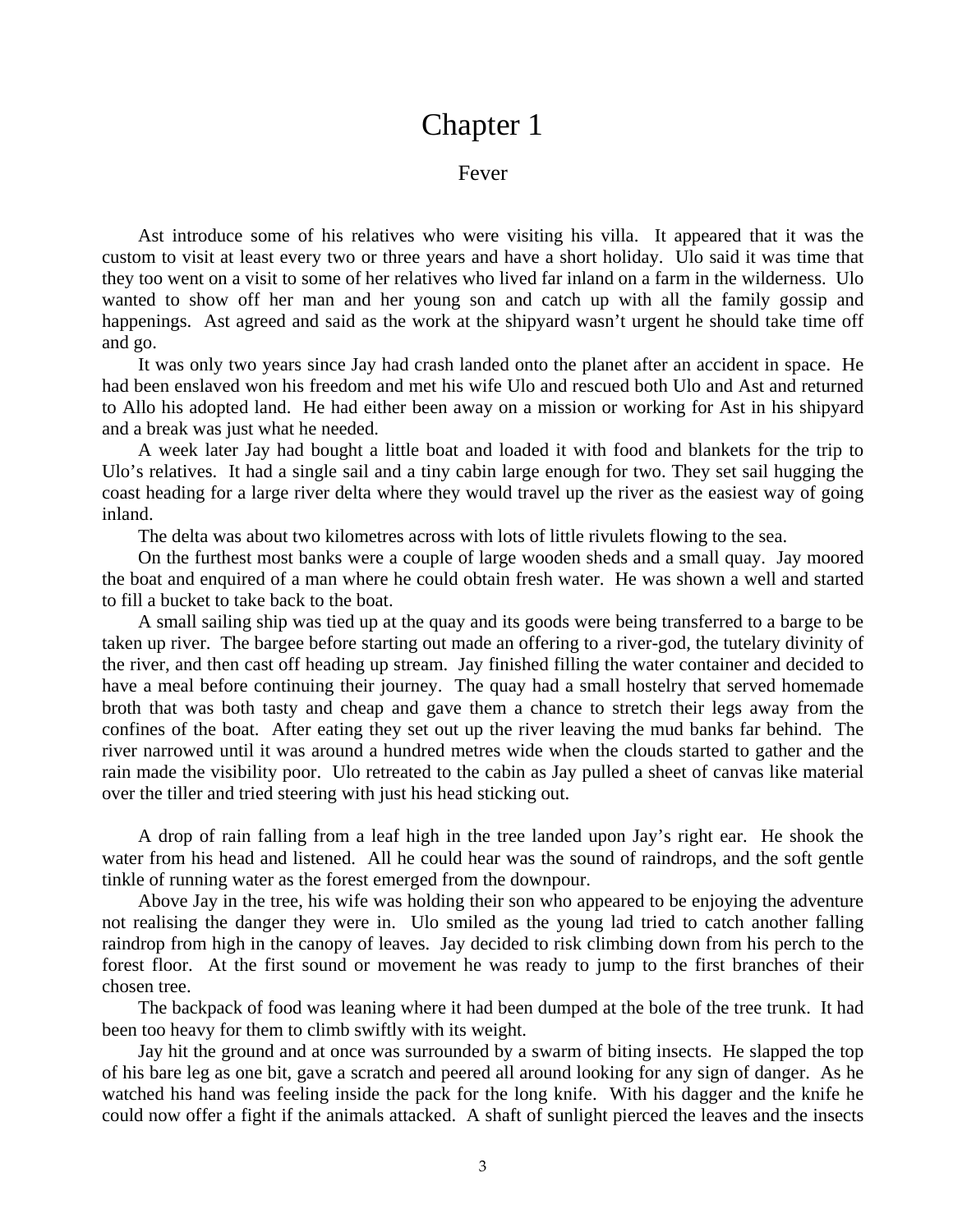flew in and out of its beam. He placed the weapons on the ground and gave a quick clap of his hands; it brought no response either from the insects or the animal pack. He retrieved his weapons and then moved off in a circle to make sure it really was clear before bringing his family down.

The northwest of the country was mainly forest and swamp with no roads but waterways leading inland. After sailing for a day a heavy storm had struck. The rain was very heavy and the river rose. The current was becoming stronger and Jay had to tack to get the boat make any headway at all. Suddenly the river split into two.

"Which Way?" Jay turned to Ulo for an answer.

"I'm not sure," said Ulo as she looked at the two channels. "They both look the same. Which do you think is the main channel?" Jay wasn't sure either. The left fork seemed just a fraction wider.

"We'll take the left and if it's wrong we can turn around. The most we can do is to lose a few hours and we've plenty of food."

The river current eased as the rain stopped. In a tropical storm it could rise very swiftly and then drop just as fast.

The sun shone and the sailing was pleasant with the wet trees along the bank and birds singing once more. They ate some food and then sat back with the tiller between them making steady progress up the river.

After some hours they passed a boat long ago abandoned on a mud flat. It was larger than their boat and had a large hold with a cabin at the stern. The sun had bleached its planks dry and white and the seams had opened. The craft would never sail again.

As it grew dark Jay felt the craft give a little shudder. A moment later it shuddered again and then ground to a halt.

"We're on a mud flat." Jay spoke over his shoulder as he grabbed an oar to push the boat off and into the main stream. Ulo also helped but even together and straining with all their might the craft held.

"We'll have to stop here for the night and start again when we can see what we're doing," said Jay.

It had become quite dark. Ulo agreed and pulled the sheet over the tiny stern area to give a little cover for the night. In the morning she awoke first and looked out. The river was gone! Ulo shook Jay awake.

"I think we chose the wrong fork, the river is dry." The boat was stranded on a sandbank with no water around. The river had become a small trickle with no hope of the craft being re-floated; there wasn't enough water for it to float upon. Jay took off his sandals and stepped out onto the sandbank.

His feet barely left a mark showing him that the bank spent most of the time out of the water and would only be covered in a flash flood. Now he knew what had happened to the other boat. It too had taken the wrong turning at the fork and had become beached as the river dropped.

After climbing back aboard he gathered all the food into his pack, and as Ulo picked up their son, stepped out onto the sand.

"Let's try to cut over to the other river and see if we can get a lift on any passing boats." said Jay as he pulled the backpack of food onto his shoulder. He knew it was a long shot but better than nothing and their boat was of no use until a heavy rain when it might be washed back down the river. They forded the rest of the water now less than a foot deep. Jay put his sandals back on his feet before stepping out into the forest. By heading into the sun he knew they would arrive at the river sooner or later. The trees were very like the trees back on Earth with trunks supporting branches and not as the Black trees that grew straight and then hardened into wood. Above their heads was a canopy of leaves that gave cover to various kinds of birds and insects.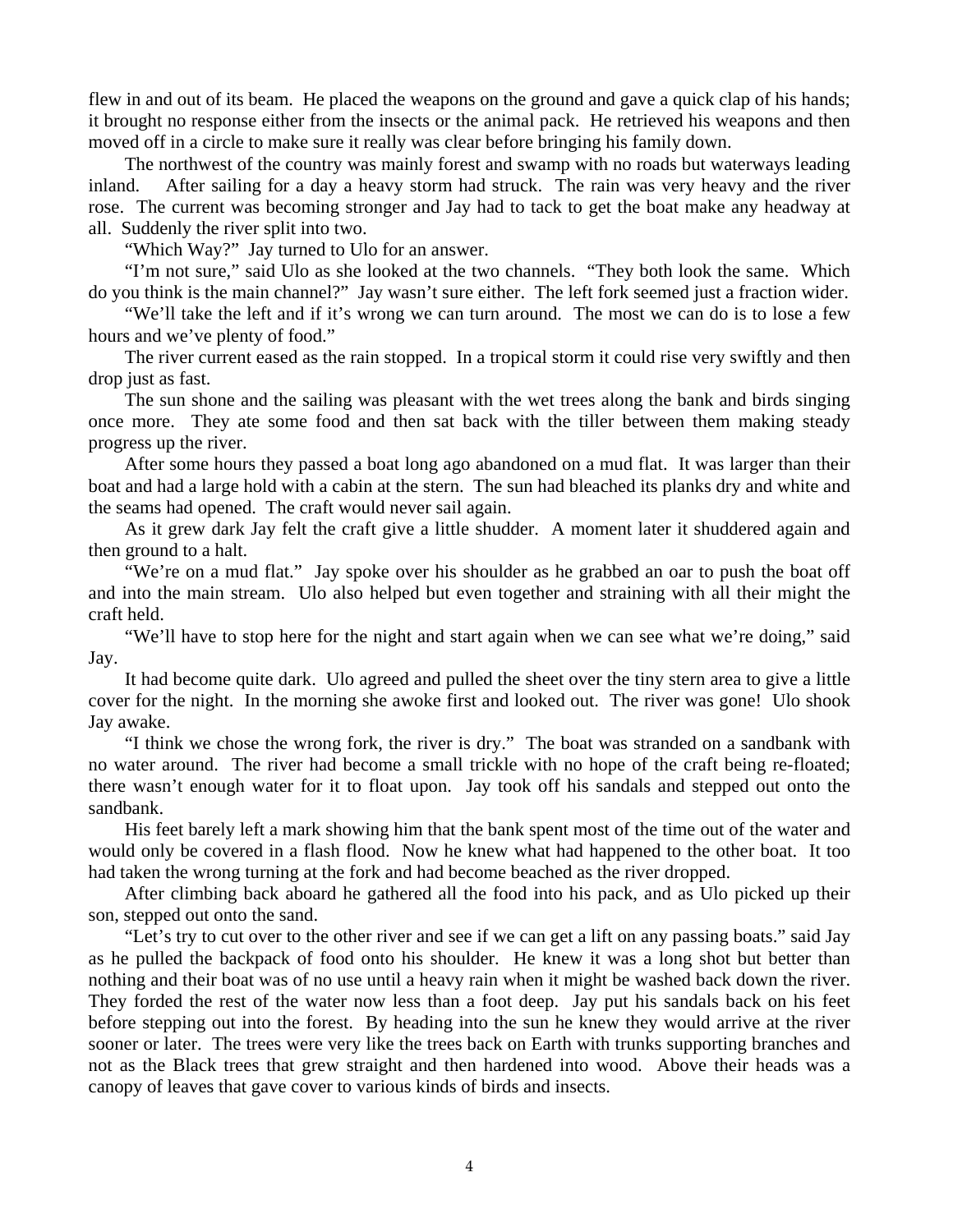The forest was hot and steamy as the rain dried. Soon the sweat was trickling down their backs as it was like walking in a sauna bath. At midday a small fire was lit with a few dry twigs to give a hot meal, and then it was back on the march again.

Towards evening a snarling sound could be heard coming from behind them. Jay had thoughts of being attacked by an animal with sharp claws and teeth and not much in the way of weapons to defend his family. He took his son from Ulo and both ran. They crossed a clearing and glanced back. A pack of animals burst from the trees. They were like wild boars with huge tusks and jaws equipped with many rows of teeth, and they were heading straight for them. Jay knew they would soon catch them and shouted to Ulo to climb a tree. Ulo climbed into the low branches helped by Jay. He passed up their son and followed as the pack of animals neared.

"Let's hope they can't climb," said Jay as he threw off his pack and joined Ulo. The leader of the pack reached the tree and with a snarl jumped up to snap at Jay. It fell back and tried again with its jaws open showing two rows of large teeth. The pack joined in but Jay could see that they had hooves and not claws on the feet, and wouldn't be able to climb. He felt safe for the time being until it was time to descend.

After two hours the animal pack left but then it started to rain again, and the noise drowned out any sound of the animals. Jay decided to remain up the tree for a little while longer even though they were getting soaked.

The rain finally ceased and he descended very cautiously. His one-piece tunic was wet and uncomfortable but to take it off would be an open invitation to the flying insects. Again he clapped his hands to see if the pack responded. When it didn't he helped Ulo down, picked up his backpack and left still heading for the river.

Two hours later they reached it and set up camp on the bank to wait for a boat. When it grew dark they retreated up a tree where Jay had built a small platform. At least it would help in defence just in case of any further attack and although they heard sounds of animals nothing disturbed them.

In the morning Jay climbed down and a fire was lit using flints. After cooking a meal, green leaves were added to the fire to make signal smoke and then they waited.

The next morning they were still waiting until a barge came up the river and gave them passage. One hour later it passed through the middle of the swamp that drained a huge part of the country. The holds were full of cargo and all the crew and Jay's family had to remain on the deck fending off the insects that flew in swarms from the muddy waters. On the far side of the swamp the barge entered the river once more. Now the banks were green fields and little log cabins began to appear. At noon they docked at a wharf and set off to find Ulo's relations.

One week later the visit was over and they were back on the barge heading for home. Jay's son complained of being hot and tired as they arrived at their villa by the little port. Ulo put it down to the long journey and the heat. The next day when the boy wasn't any better Ulo sent for the surgeon. The surgeon thought the lad had picked up something from the swamp but he didn't know what. After leaving some medicine he left.

Jay entered the room and laid his young son on the bed. Ulo his wife waited anxiously for the Regal's surgeons to come and examine him. It had been nearly two weeks ago that the strange sickness had put their son into a deep sleep, and nothing they did seemed to help, nor had any of the Allo doctors from Jay's adopted country any idea of what the illness was or how to cure it.

Jay had been down at the boatyard with Ast his friend and partner working on a new design of craft for Prince Baad, one of the four Princes who were formerly raiding for slaves but had now turned to trade. Their vessels were fast raiders and were not suitable for carrying cargo and Jay and Ast had won a commission to build a new type of ship, helped with the knowledge of Jay's Earth experience.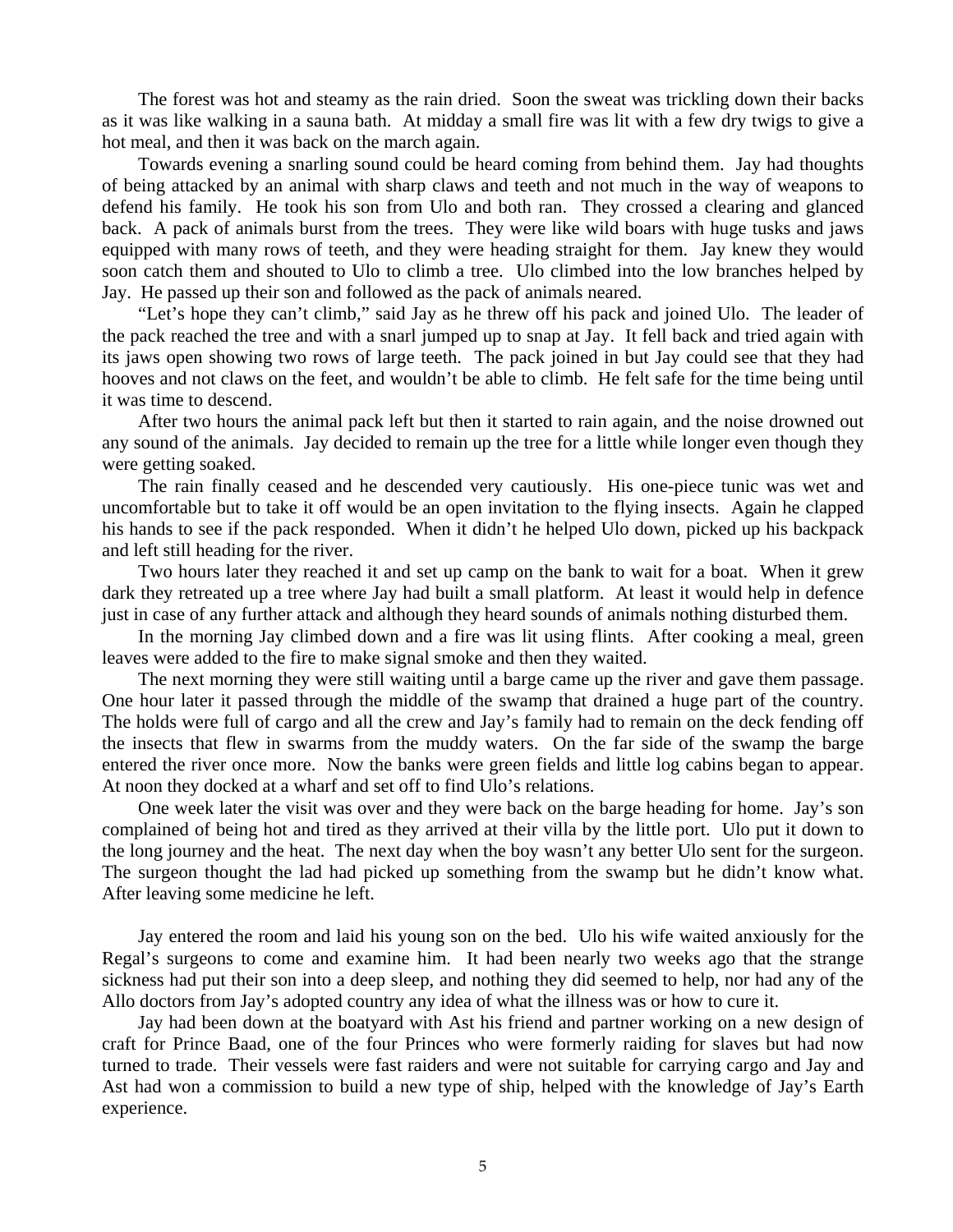A servant had brought the message of the boy lapsing into a coma and Jay and Ast had rushed back to the villa to await the doctor. When the doctor arrived they were shocked to hear of his opinion.

"There's no cure and in a year or so the lad will die."

"We'll have to take him to Mordia," said Ast.

 "The Regal's surgeons are far in advance from ours and if anyone knows what's wrong with him they will have the answer." It was Ast who made the suggestion. Since Jay's arrival from Earth he had come to look upon Jay as a brother and therefore the lad was like his nephew.

"I'll go and make the arrangements." He departed from the villa without waiting for a reply. Ulo was stroking her son's brow and Jay looked on knowing there was nothing to be done and feeling very helpless. Ast called at his villa and told his wife Santi the bad news. She began to make preparations for the journey as Ast called to his men to ready the fishing boat for sea.

A heavy swell on a hot sultry day didn't make the trip any more pleasant as the boat sailed on its way to Mordia.

It would take a week to get to the Princes Island and then another week to reach the capital a City called Taal. A bed was constructed in the hold for the boy and Ulo but Jay and the crew would have to sleep on the open deck.

Throughout the journey Ulo fed her son with a feeding tube but that was all she could do as the only medicine the doctor had given her were salves to rub into the skin to prevent bedsores.

They reached the island and docked in the harbour and took the road to the palace to see the Commander of the Guard a man called Taki. He was of the Mordian race. The Mordians with their grey skin and yellow eyes looked to Jay like grey wolves. Prince Baad made them feel welcome but spoilt it by enquiring how his boat was progressing as he waddled over. He was running out of slaves for sale. Although he no longer raided an arrangement had been made with the ruling council of the Allo to allow men who had been convicted and sentenced to death to choose to be sold to the Mordians. The Prince could therefore trade in goods or be the sole agent for Allo slaves, an arrangement that suited him well.

Taki, short for Takulazanti, said he too would accompany the party to the capital as he and his wife were going to the mainland to visit her parents.

Taki was Jay's driver in the Regal cup races when Jay was enslaved after his escape from a crashing space shuttle and landing upon a strange new world.

Through their adventures together they had become firm friends and Jay had won his freedom.

The Prince had furnished supplies now he knew the design for his new boat would not be slowed in any way, and the enlarged party sailed with a following wind that cooled the hot steaming hold a little. On the sixth day a Blackship pulled up alongside the fishing boat. It would seem Prince Baad had sailed earlier than planned and would beat them into port by an hour or two. The boat turned into the river leading to the capital with the Blackship now ahead and pulling further away. When they docked at the little port the Blackship was unloading. This was as far as they could go because of rapids further up the river and it would be a trip of two days to reach Taal the capital of Mordia.

Jay watched as the slaves were led down the gangplank of the Blackship. He had little sympathy for them, as they were all convicted killers and bandits preying on innocent travellers. Some would find life as a slave very comfortable if a good master bought them, and it was more than they deserved. All the slaves wore neck chains. Prince Baad wasn't taking any chances, as they were all fit and lean having just spent six months working in the Prince's quarry. They were slowly building a causeway to the mainland.

Next off the ship were the menhorses. These were the worse criminals of all and the only option they had was to be surgically made to look like horses. They were given a fur coat by using a plant that grew under the skin and sent up hairs to form the coat, but would ultimately be the cause of their death in around twenty years' time.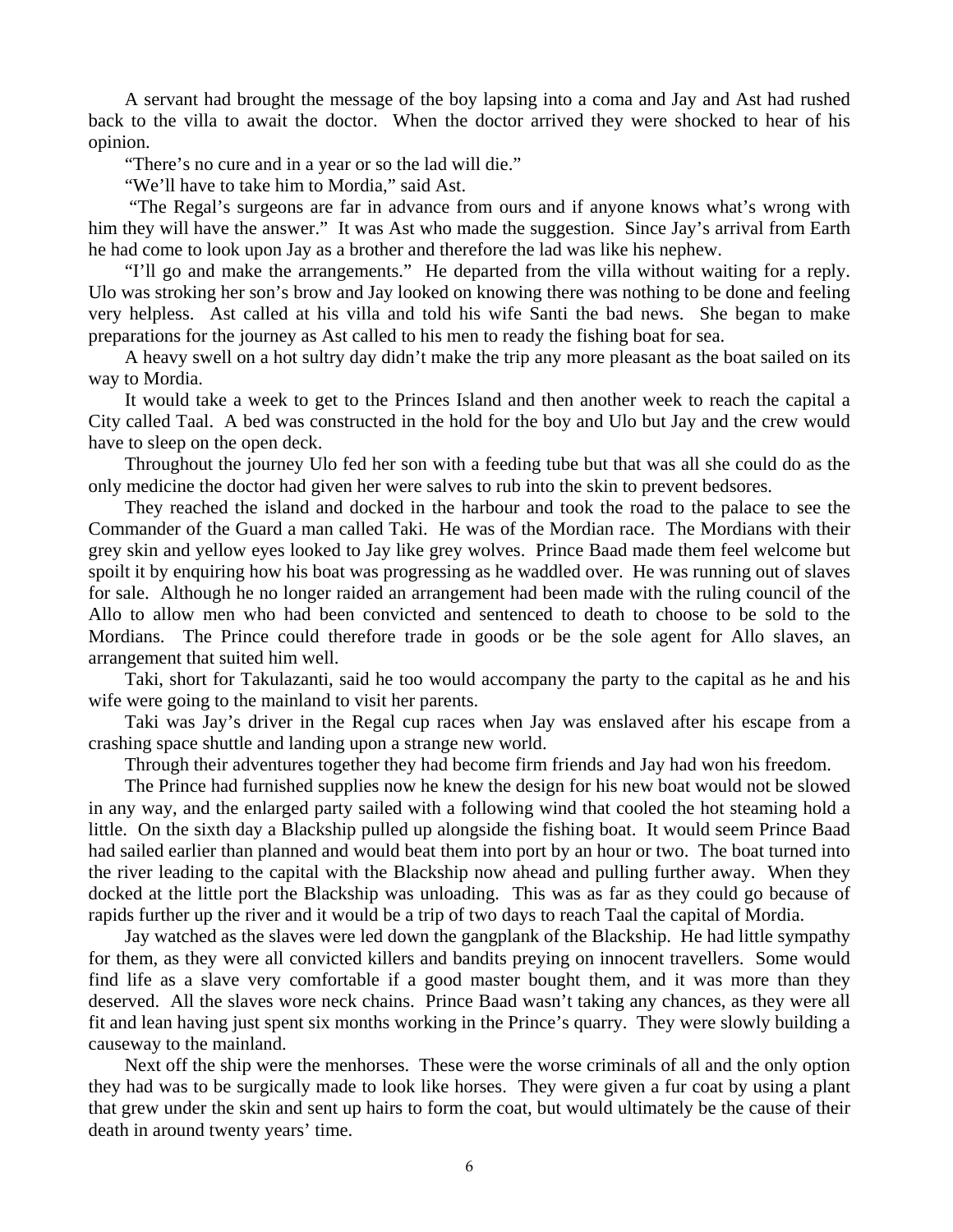Prince Baad himself waddled down the gangplank and onto the quay. He climbed aboard a carriage that had just arrived, his large girth making the carriage sway as he placed his weight upon the step.

Taki had in the meantime managed to organise two carts of his own, and had made a bed for Jay's son. They set off following the menhorses to the capital.

The day was sunny and warm as they travelled the now familiar route between small white houses and a few larger villas. There were forests of the black wooded trees that were used for ships and the leaves for medicine. A few waved at Jay having recognised him as the Regal Cup Champion and the only one to have won three times in the history of the race. On any other occasion Jay would have enjoyed the trip but his mind was on his son lying in the bottom of the cart and on what the doctors may say.

A coaching inn served as a half way house. This time Jay could use a room in the building instead of being chained outside as a slave. The Prince had taken the top floor for his party but two rooms were found and good wholesome meals prepared. It was the first time the inn had entertained anyone from the Allo race, at least on the inside of the inn. Taki as the Prince's Commander would have a room upstairs although he'd rather had been with his friends.

The night passed slowly. Jay couldn't sleep. He went down into the courtyard to find some cooler air. The slaves still held in their neck chains were stretched out on the ground with just a blanket. Some were still awake and began to have a conversation with Jay as he wandered by. They probably thought he was one of the Princes' slaves as he still wore his slave collar and ear bars. The bars were riveted into Jay's ears and had little rings at the end; these were used to attach reins when he raced. The slaves were a little fearful of what may happen to them at the auction house. Jay had been auctioned himself and told them what took place as his attitude towards them had now softened a little. At least when you're a slave the only thing to worry about was getting your food and a bed at night and not being beaten. If only that was all he'd have to care about then life would be simple. The walk helped him a little and when he returned to bed he managed to sleep until morning. After breakfast the convoy set off once again. The pace was slowed to avoid shaking up the boy on his bed. Prince Baad went on ahead, still picking a piece of meat from a bone, and drinking wine in spite of the movement of his transport. Early afternoon they entered the outskirts of Taal and the slave party took a separate road to the auction house. Now the entire road was paved and progress was much faster. They reached the citadel of the Ruler of Mordia; a man called the Lord Regal.

Servants attended to their needs when they arrived. The Prince must have warned of their imminent arrival. They were led to a suite of rooms as Somi, Taki's wife was the Regal's niece and therefore of great importance. Taki told the servant to take a message to the chief surgeon to ask if he would attend him. A few minutes later a young man appeared wearing the white tunic with a red stripe of the House of Surgeons. He greeted the party as though he knew them although Taki didn't know him. Then Taki suddenly realised that this man was the former chief surgeon he knew as an old man, and he too like the Lord Regal had had a brain transplant. He was an old man in a young man's body. Taki couldn't help staring. The youth appeared to be around eighteen or nineteen and of perfect build with keen bright eyes, in fact a picture of youth and health. The boy smiled and addressed the party.

"You like my new appearance, then?"

"The last time I saw you were at the party on winning the Regal's Cup. You must have been about 70 years old." Taki remarked.

"I was 72 at that time, I'm now eighteen."

Jay now realised who Taki was talking to.

He had once been examined as a possible donor for the Regal's brain transplant, and this was one of the men who examined him. He wondered where they had obtained the young bodies to have their brains transplanted.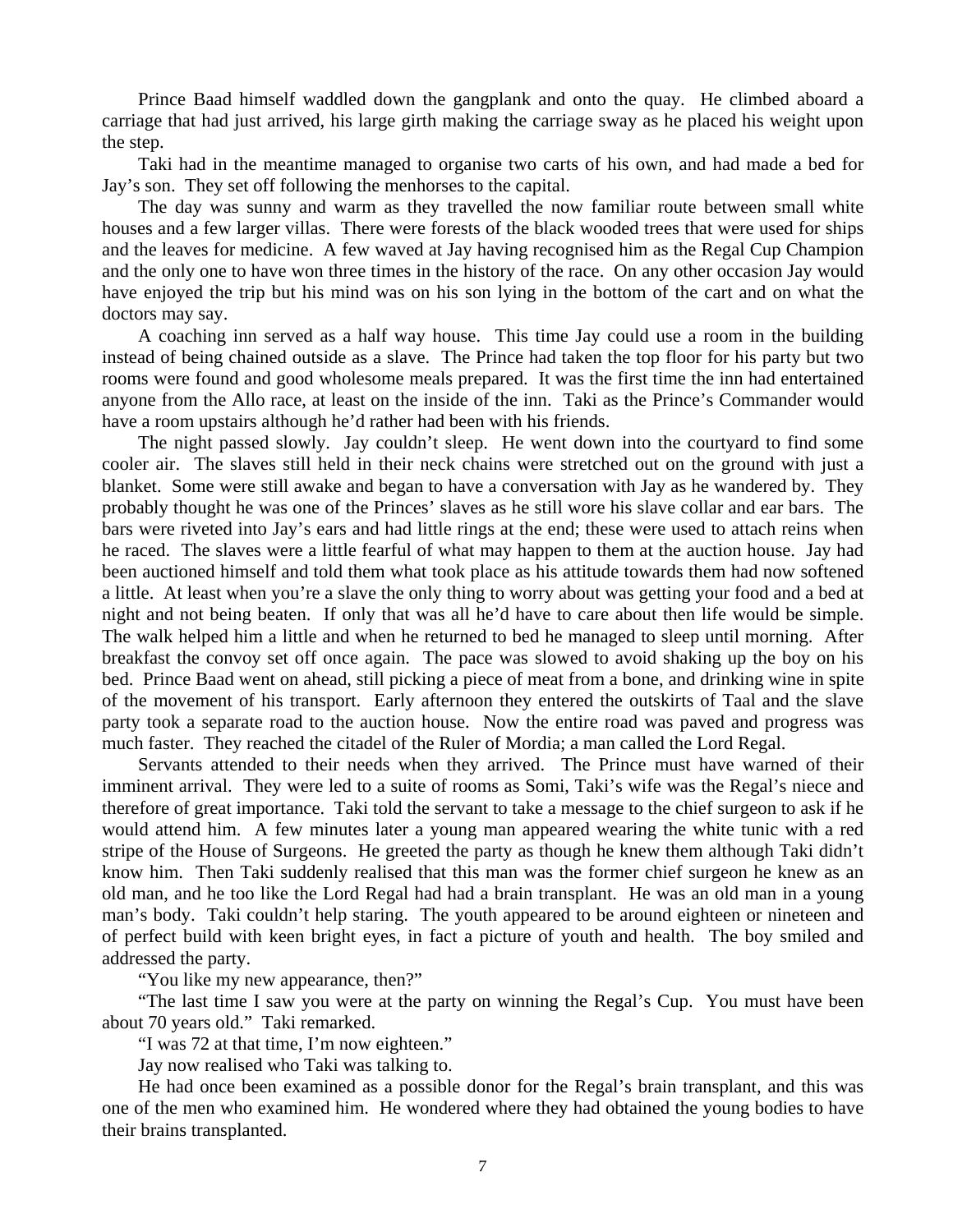"What seems to be the problem?"

"It's Jay's son," replied Taki.

"Ah, the Allo." The surgeon's young eyes cast a glance over Jay's young body with its powerful physique. Jay felt a little uneasy at the stare.

"Let's have a look at the boy." He summoned a servant and ordered him to take Jay's son to the surgeon's room for tests. As the boy was taken out the Regal himself entered the room to greet his niece and Taki, and enquired what was wrong. When told he took the party to the banqueting hall for a meal and rest saying the lad was in the best medical hands there was in the land and he should know. Jay looked at the young Adonis that had been an old man only a year before, and had to agree the doctors were very advanced in some ways, as even on the space ship The ARK they couldn't transplant the brain.

They were led to the great hall and given an excellent meal but neither he nor Ulo had any appetite and, as soon as good manners would allow, they excused themselves and returned to their room to await the result of the surgeon's tests. The next morning after eating they were taken to a remote part of the citadel to a room resembling a hospital ward where they found the Regal along with the Chief Surgeon were standing alongside a row of beds. In each of the beds lay a young child ranging in age from a baby up to a teenager. The chief surgeon addressed Jay.

"We know what is wrong with your son. He has an illness we know as The Sleeps. It is an infection that reduces the brain function to the absolute minimum to sustain life, at least for a while, and then gradually even that fades and the patient dies. All in this ward have been infected. Some have been in here for nearly two years. The most we can do for the moment is prolong their life until we get back the cure."

"Get back the cure?" asked Jay. "Then there is a cure?"

"There was." The Regal interrupted. "Let me explain. Three years ago a man was picked up half dead. He said he'd some important medicine for the surgeons and that it would cure The Sleeps. He had with him a small vial filled with a yellow liquid that came from a country over the great mountains, a country we know nothing about. Before he could tell us any more he died. The vial was brought and the liquid was tested. It worked. We tried it out on all our patients and all made a full recovery. Unfortunately when we tried to analyse the liquid we found an unknown ingredient and we couldn't reproduce it. Now the liquid is finished and we no longer can cure The Sleeps."

"Why can't you get any more from the country from where it came from?" asked Jay.

"We have tried. An expedition was sent but it never returned. Soldiers were despatched and they too disappeared. Another expedition set out to look for the first two and *they* have not been heard of since. It would seem as though the people in that far country are very hostile to any strangers."

Jay fell silent. Ulo was in tears. She looked at the row of beds and the pathetic bodies of the children and thought of her only son ending his days in the same way. She took hold of Jay's hand, looked up through her tears and said;

"We must get the medicine whatever it takes."

Jay squeezed her hand.

"I'll go."

"You'll be killed. They kill everyone," said the Regal.

"Maybe they will only kill if they see me as a threat," replied Jay. "Remember how Taki and I went to the rescue of Somi your niece. We went as two slaves and all the soldiers were killed but, as we were of no importance we were spared." Jay was referring to a rescue mission into the hostile tribal territory of the Zoti where during a raid on a Mordia village Somi was taken captive.

"You think if you went as a run-a-way slave again you might get through?" The Regal appeared to be thinking about it but Jay knew he would go whether the Regal liked it or not as it was his son's only chance. Somi took Jays hand.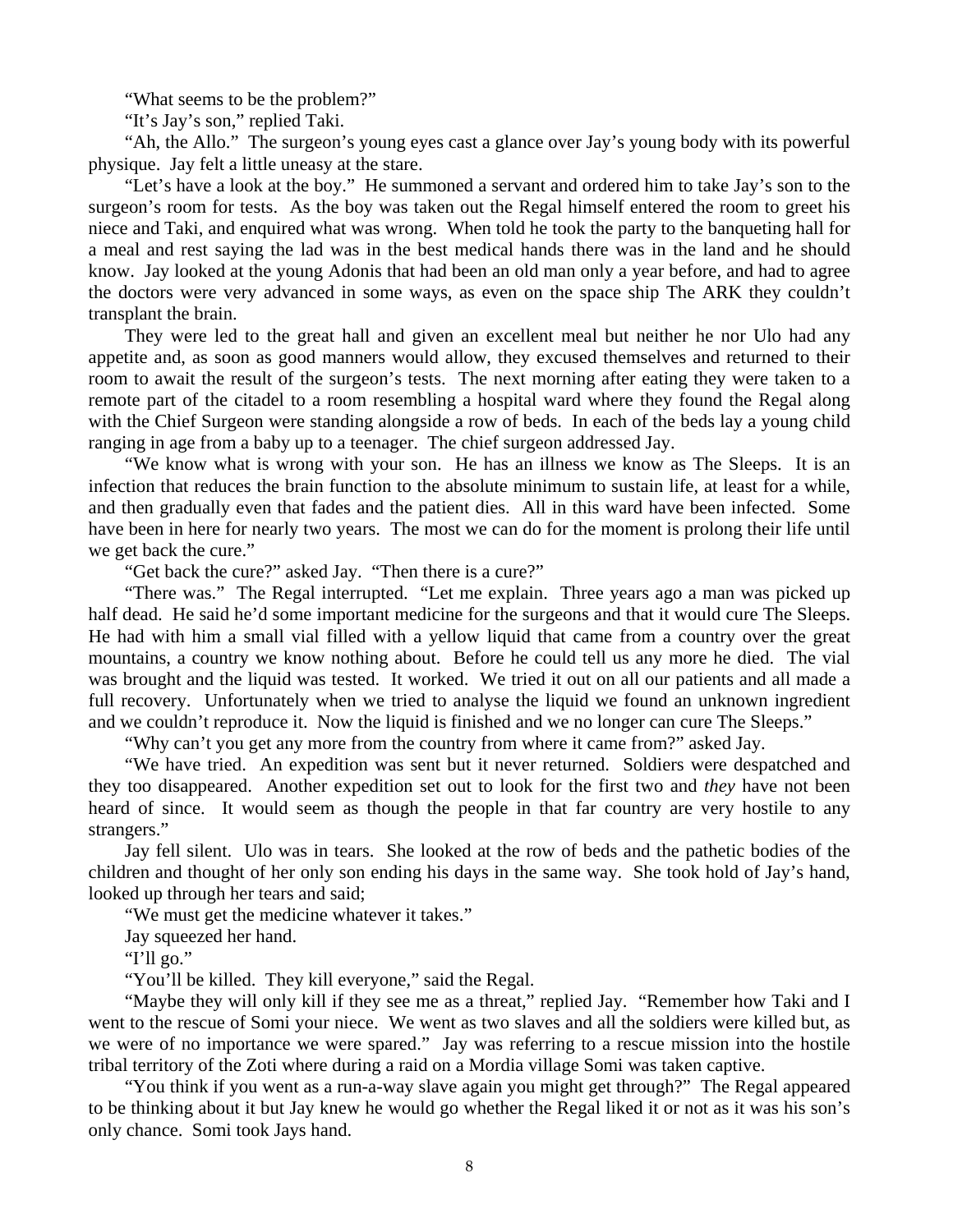"Taki will go with you."

Taki was hoping he could go but daren't risk asking Somi because he knew it would be a long separation and very dangerous, but the thought of being out with Jay and going into danger made his pulse race. He seemed to come alive with Jay instead of the usual boring round of setting the guard back at the Princes Island.

"It may be worth a try, how would you do it?" The Regal had now come round to thinking the plan could just work.

"We'd travel south and cross into Zoti territory to meet Tillute the Zotian, the one who has Markel the magician. He owes us a favour and we will ask him for a guide for as far as he can go into the unknown land. After that I just don't know. We would need a letter for the General to get fresh supplies and any information he has of where the man had been when he brought the vial of medicine. Also if we could take a few paralysis vials with us they may come in useful as a last resort. These vials when broken under a person's nose rendered him paralysed for up to thirty minutes.

"See to it," the Regal told one of his aides. "Oh, and you better not take that with you."

He pointed to the Regal's medallion that was hanging from the slave collar that Jay wore. It was a sign that Jay was under the Regal's personnel protection while in Mordia but would be soon noticed by anyone in a strange land that Jay was not an ordinary slave. Jay took it off and handed it to the Regal.

"I have one last favour to ask of you. Can you look after my boy while I'm away? He'll be better taken care of here under the Chief Surgeon until I return."

"Of course, Ulo can be my guest at the Palace and remain as long as she wants. There's a supply train starting south tomorrow, I'll see to it that you can travel with that." He turned and was gone leaving the group alone in the ward.

Early the next day Jay and Taki said their goodbyes and joined the supply train. Prince Baad was there. Taki thought it odd the Prince was up this early but then saw the robe he was wearing. It appeared that the Prince had been out all night at a party and had only just arrived back just in time to see them off.

The Captain in charge of the train approached. He looked at Jay, an Allo and ordered him to be chained to the rear of the cart as was usual with slaves. Taki told him Jay was a freeman and was on a mission for the Regal. The Captain wasn't going to get on the wrong side of the Regal and offered Jay a seat on the lead wagon away from any dust.

Jay smiled but declined. For the moment he would walk. Taki threw his bundle with his cloak and the letter onto the cart and walked with Jay as the train set off, making its way out of the capital and onto the road leading to the south. The vials had been sewn into the hem of the black slave skirt. This was a very short skirt to be worn as a loincloth, and was all slaves wore if they were good looking, as their owners like to show them off. As a slave would not be searched if captured it was a good place to hide the vials.

Now as they marched Jay stripped off the rough tunic leaving just the short skirt. Taki wished he could do likewise but this near the capital and in the company of the soldiers it was not wise. He walked beside Jay and sweated with all the other men in their heavy tunics and carrying weapons. His slave tunic and skirt had been packed away with the letter. His skirt also had vials stitched into the hem but he'd wait a couple of days before wearing it.

Ast and Ulo set off back to the little port and their fishing boat. Prince Baad had offered to resupply them back at the island for the return journey home. Ulo would close the villa and leave just a couple of servants as caretakers, then take the fishing boat down the coast to her mothers and stay there until Jay returned.

The Prince overtook them on the way back and was waiting as they docked. Another of the Blackships had also just docked and was discharging the latest slaves from Allo. The slaves didn't have chains but instead a helmet had been placed over their head. These helmets lacked eyeholes and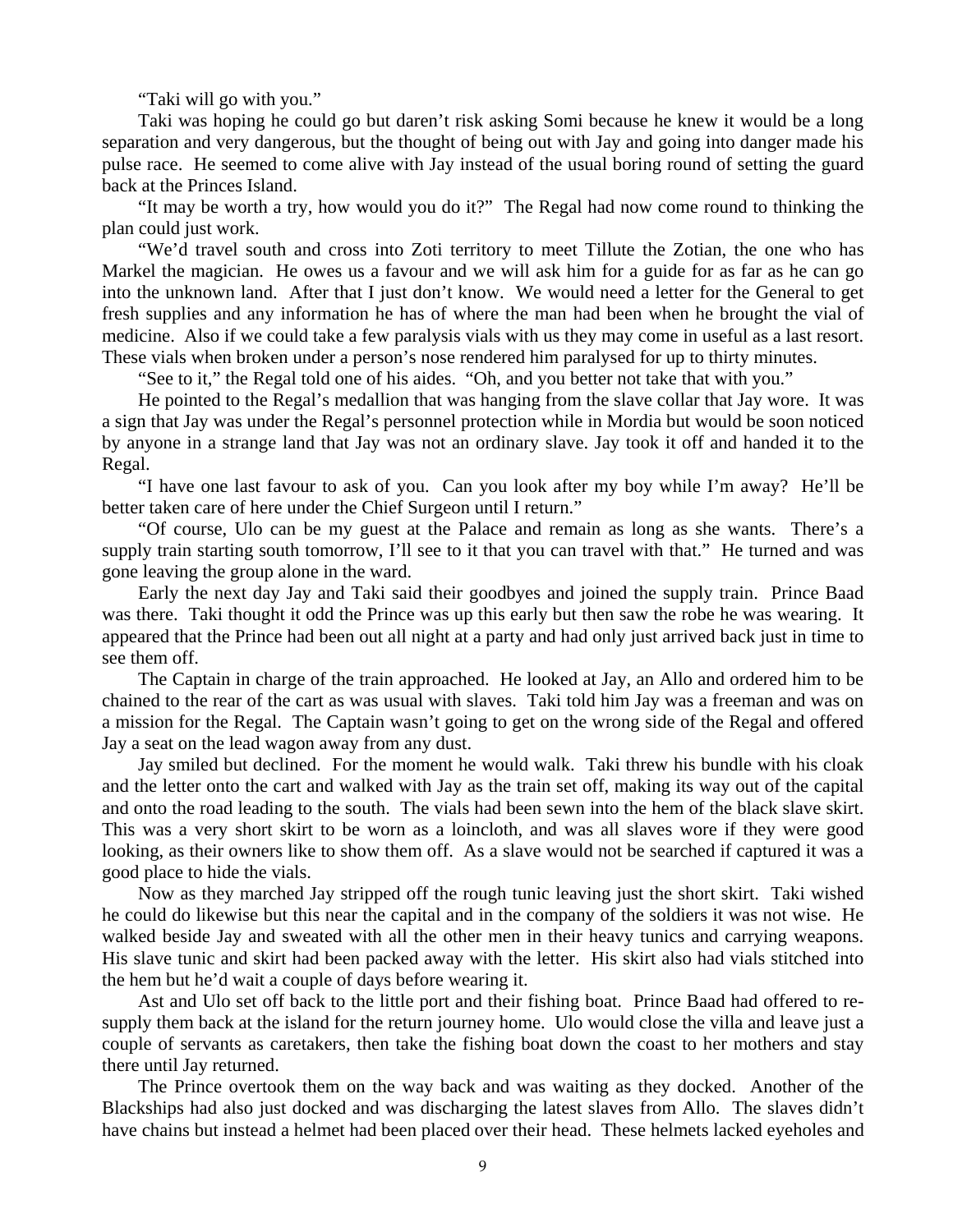locked on making the wearer completely blind and helpless. They would be led to the quarry and there be given a slave collar that would explode in a yellow powder if they tried to escape. This powder would instantly kill them.

The Prince led Ast and Ulo into the palace to rest. What he really wanted was a quick sketch of his new vessel. Ast had made a drawing with the approximate sizes and dimensions for the Prince. He knew the Prince would want to see it. The new vessel would be three times the size of any other ship and would sail as fast as the Blackships if not faster. It had three separate decks and the masts doubled as derricks for loading the huge holds. The Prince beamed. He would have the largest ship, at least him and the other Princes on the island.

"We've called her the Titanic, it means very big. Jay thought of the name but you can change it if you prefer something else."

The Prince wanted to call it The Prince Baad but the other Princes disagreed.

"No, I like the name, the Titanic it will be."

Jay had told Ast of the fate of the real ship back on earth and they both had a good laugh at the prince's expense.

"Let's hope this one doesn't sink"

Later all the Princes gathered together to view the drawing and approve the name. They all agreed it was a good name and were impressed by the proposed size of the vessel.

"It will have to be large to carry all the trade goods between our two countries. The first of Allo wines had been unloaded and the Princes were sampling the wine and admiring the first of the new ceramics.

"When the rest of Mordia see these you'll need a fleet of ship to cope with the demand," said Ast.

"At such an expense for one ship it had better earn its keep or we'll be bankrupt."

"You saw for yourself our new warship the Argo and how well that sails." Prince Baad had seen the Argo and knew it was a formidable ship, one that they could not match. The Titanic had to succeed, as there was no alternative. Later Ast would build more ships for himself and Jay, but for now he'd have to be content with building for the Princes.

Four Surgeons entered the room dressed in their white tunics with the red stripe. These were the first of the exchange Surgeons going to Allo to teach and pass on their skills to the Allo doctors. Ast was asked if he could take them in the fishing boat, as the next sailing of the Blackship wouldn't be for two weeks. Ast agreed and orders were given to take their trunks down to the quay. In the morning Ast supervised the loading and quarters were found by partitioning the hold.

When they were ready the boat sailed, as they were not dependent on the tide. Ast hoped the surgeons were good sailors as it was the first time they had been to sea.

One week later Ulo was back at home closing up the villa. Ast provisioned the fishing boat and loaned the crew. Ulo set off to her mother's farmhouse to give her the bad news and stay until Jay's return hopefully in about a year.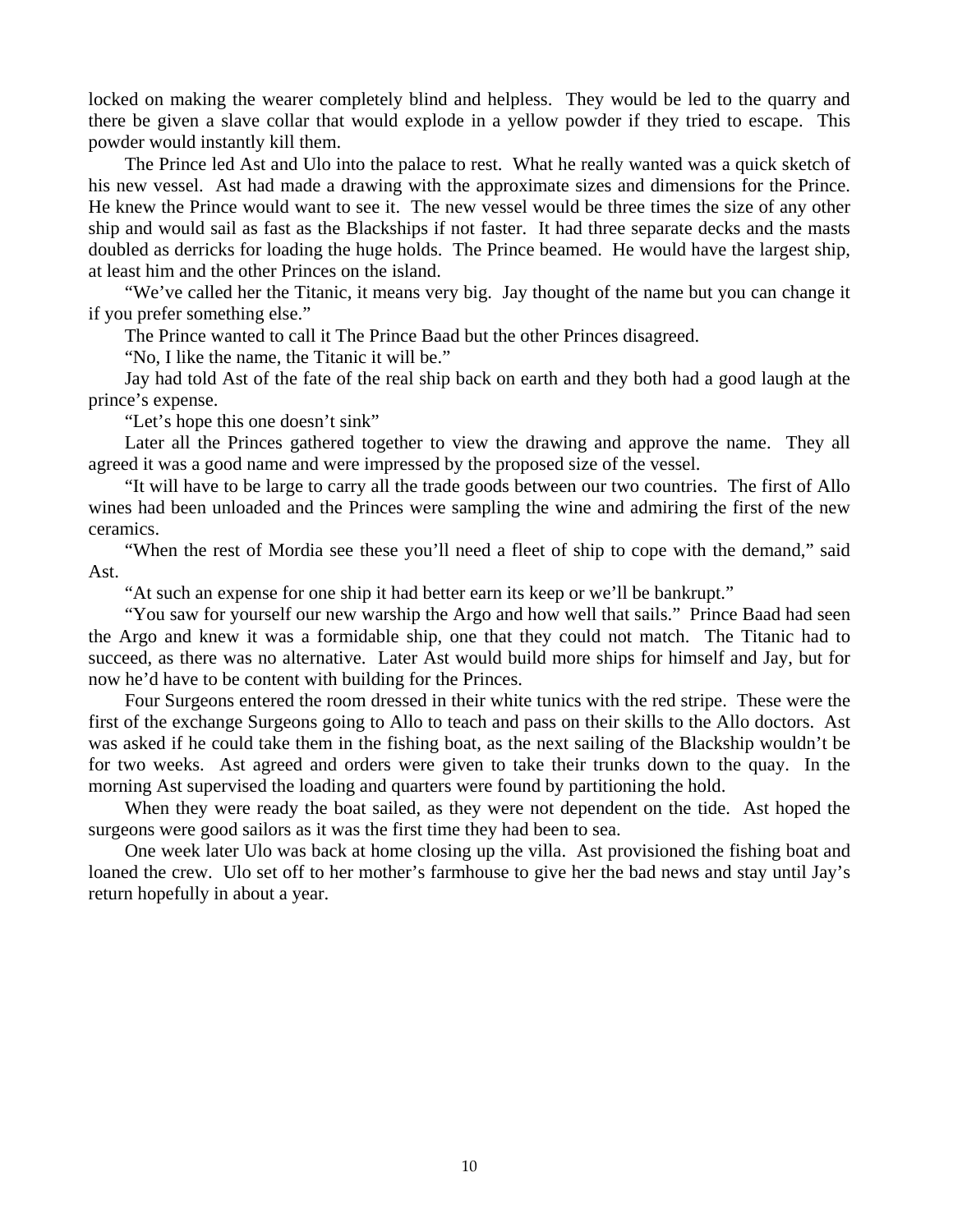### Chapter 2

#### Koda's Fortress

A gentle cooling breeze blew into the camp. Taki could at last take off his heavy tunic. The Captain had set the guard and everything was quiet. Jay had walked most of the anger out and now was more like his old self. They drank wine supplied by the Captain and talked by the fire after a good meal.

"Have you any idea what we've got ourselves into?" asked Taki.

"No, but I know I don't have any other choice. Anyway if it can be done then I have the best companion with me to do it. You don't have to come; I can't guarantee that we will get back."

"What! I'd have given my right arm to come."

"You may have to before we get back," replied Jay. They suddenly saw the funny side and laughed aloud. The Captain listened to the laughter and wondered what it was about.

A low mist hung over the campsite as the day dawned. It promised to be another hot sticky day for any travellers. Jay once more stripped off his tunic and threw it onto the cart. Taki wished he could follow but would have to wait awhile. The train started out one hour later, and reached the first of the little forts in the afternoon. One of the wagons would be left here along with two soldiers as replacements.

This was the pattern of the supply train. They were dropping off supplies and a few men at each of the small garrisons, until they would come to the main garrison in the far south and meet once more with the General.

The second fort was one where Taki and Jay had raced and they were recognised. They begged for a display with the racing cart, a cross between a rickshaw and a buggy. It hadn't any springs or a hood but just two wheels and seat and light shafts for the man pulling. The 'horse' wore a helmet similar to the slave helmets. With the visor locked he was blind and had to rely upon the driver for both speed and direction by means of a light whip and the reins attached to the earbars. As there wasn't a cart with the supply train and the fort only had one it was impossible to have a race, but Taki and Jay gave a demonstration although it was some months since they had last raced. The next morning they were back on the trail again but this time Taki too stripped off his tunic and along with Jay wore the slave skirt. He explained to the men they would be going as two run-a-way slaves and he had to get use to dressing as one. There was no point in keeping their mission a secret, as no one would be having any contact with the country over the mountains. Taki had worn the skirt before and soon felt comfortable being unclothed as he watched the soldiers sweating under their armour, then it rained. Now the soldiers boots kept their feet nice and dry whilst Taki and Jay had only slave sandals made of a resin sole tied on with rope, and now they were at a disadvantage having cold wet feet. Taki thought about his boots in the wagon but could lose face by using them, so he sloshed through the rain just as a real slave having no choice of what he could wear.

The rain made the track very muddy and the carts bogged down too easily. When that happened it was a case of everyone had to help pull them out no matter what rank they held, and soon everyone was covered in mud and wet through.

They camped early that day having exhausted themselves with the carts. There wasn't any dry ground to camp upon and soon all their sheets and blankets were wet. It was a case making the best you can to try to sleep until the sun came out again.

After a miserable night of cold and damp the morning brought a clear day with bright sunshine. The Captain delayed departure of the train to allow the drying out of clothing and blankets. The hot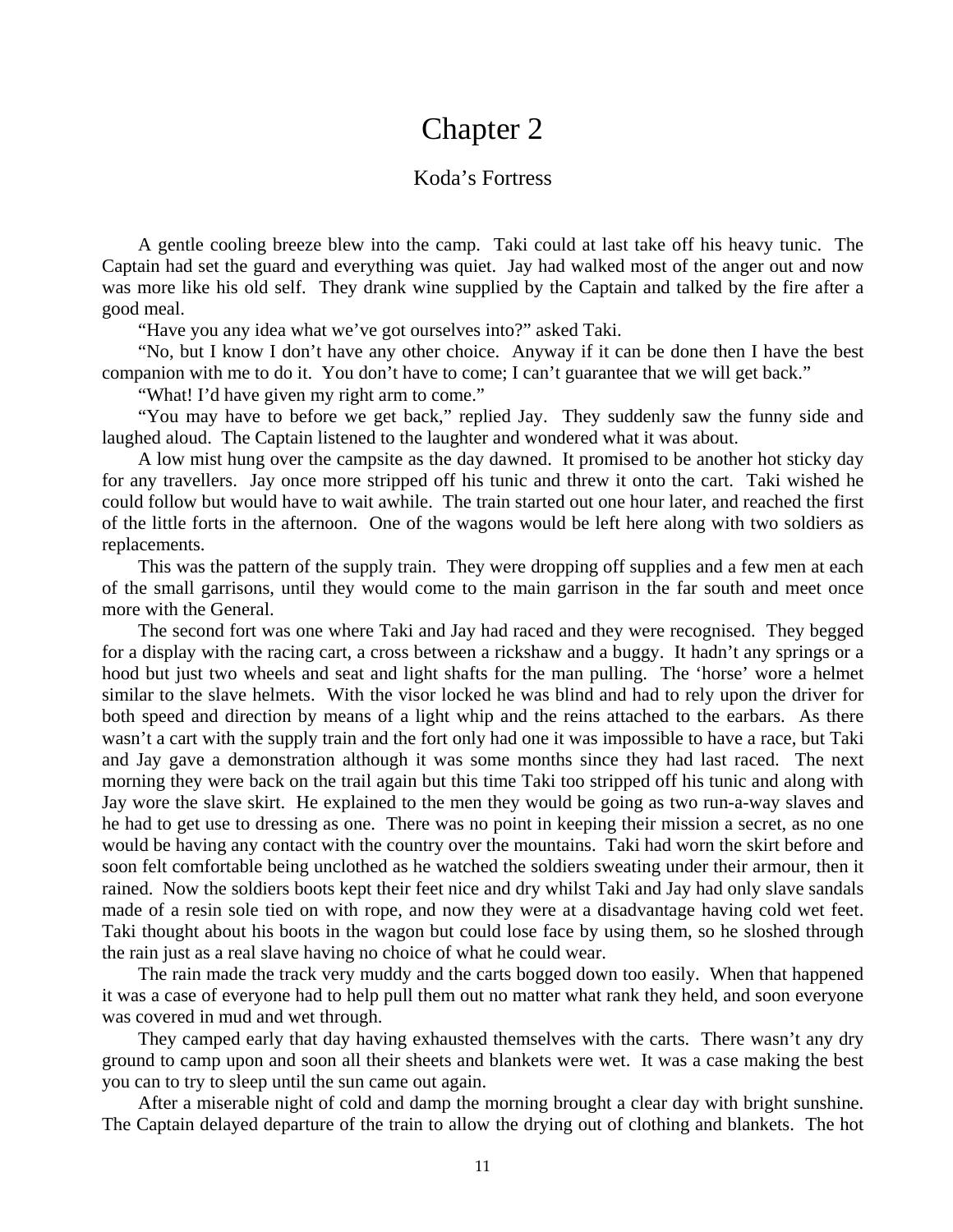sun would also dry the trail making progress much faster and making up the lost time would be easy. Taki and Jay gave a hand spreading blankets and reloading the carts just as slaves would. Taki started to enjoy the freedom of not having the responsibility for the well being of the men, and could relax feeling the warm sun upon his back. Jay too was now his old self and although not forgetting about his son's illness, he could put it to the back of his mind.

An early meal at lunch time and they were on the move again. The train had been moving for about an hour when a scout returned to report a bridge over a stream had washed away. The Army were responsible for the tracks throughout Mordia therefore the captain ordered a section of men to go ahead and make a start on repairs. Jay and Taki went along with them armed with axes and saws.

 It would give them something to do and was better than just helping if the heavy carts became bogged down.

They arrived at the stream. It was only narrow but deep. Two logs with rough-hewn planks laid across formed the bridge and one of the logs had fallen and splintered. Taki selected a suitable tree and started to chop it down. When it was felled the men would saw it in half and lay it over the gap. The section leader planted a new seed to replace the tree as it was an offence not to. The tree would be fully-grown in just one year. Jay helped with the planks and soon the bridge was finished just in time for the train to cross over. Soon afterwards they arrived at the third of the little forts on their route to drop off supplies.

Day after day the column followed the same routine until the countryside began to change. From forests of tall black trees the land became more scrub like with occasional forests. Small villages clung to the banks of the rivers and the vast interior was mostly deserted. One reason was the scourge weed, which grew so fast. This was the plant whose purple flowers shot out the tiny hairs that grew into a coat. It would also grow on a man as well as an animal so people stayed well clear.

Soon both Jay and Taki recognised the area. They were near the largest garrison in the south where the General had his headquarters and the local Magistrate's court was held. This was the place Markel's men had attacked. (See Island of Slaves The Mind Thief) Taki changed back into his commander's uniform to enter the garrison but Jay didn't bother with his tunic. Some of the soldiers remembered him as soon as they entered and as at the first fort, hoped he had come to give a display with the racing cart as he had the last time he was here.

The General greeted them warmly. Taki told of their quest into the unknown land and asked for the General's help, giving him the Regal's letter.

"I'll make the arrangements, when are you going?"

"In the morning," then he told of Jay's son lying ill in the capital.

"First I need a slave collar to look like a run-a-way, and then some more of this excellent wine as it will probably be the last we get for some time."

"Done," said the General and called his aide.

"Take the Commander and put a collar on him. He's going to pretend he's a run-a way." The aide now realised the reason for the collar and asked Taki to follow him across to the blacksmith.

"Please take off your tunic." Taki took it off and knelt down over the anvil placing his neck in a half circle of metal. A second half was placed over the first and then the two halves were sealed together with hot metal.

Word soon spread that they were going south to look for the lost expedition and some asked them to look for their friends who had gone before and never returned. Taki said he would but he knew it would be a very long shot to find them alive. The men were a little disappointed Jay wasn't giving a display but Taki said they needed to rest for the long journey ahead.

That night the General gave a dinner for them in his quarters before they retired for the night. In the morning they made two parcels of the supplies the General had provided, and left the fort on the way to the land of the Zoti to see Koda at his fortress on the volcanic mount of Mt Orr, and Tillute on his farm.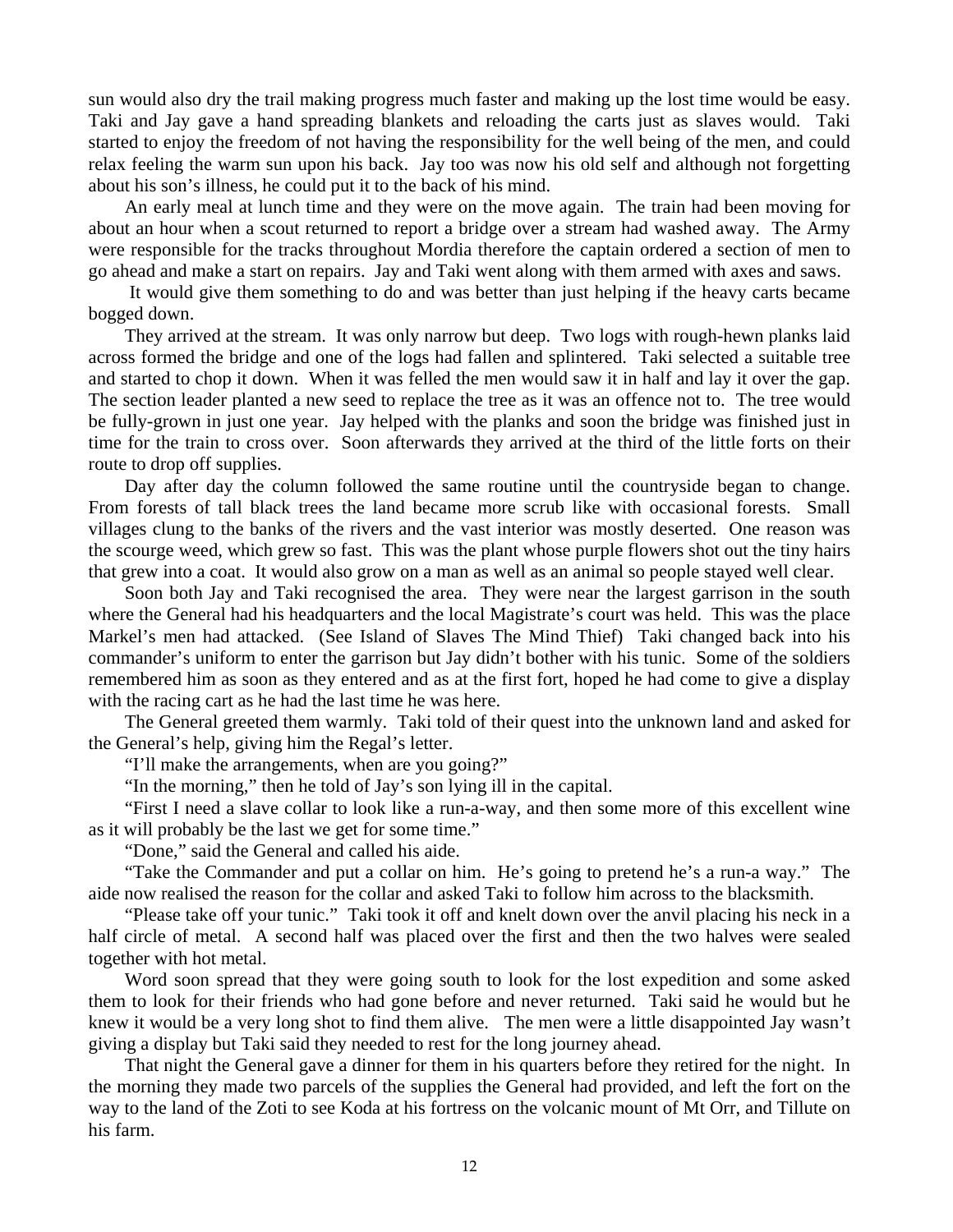This far south it was peaceful, as only in the north were there border disputes. Just the same Taki wondered if he'd done the right thing leaving his sword behind, as there were still bandits around. He reasoned no one would attack slaves as they'd nothing worth stealing and would only be worth any money if there were a reward for them, so he left it behind. He put on the slave tunic of rough grey cloth, picked up his bundle, and after saying his goodbyes strode out of the gates.

They decided to avoid the small hamlet and the inn to avoid any questions by by-passing the inn taking the road leading to Mt Orr, an active volcano. Soon all sign of civilisation had been left behind as the road gave out to a track between the trees. Camp was made at night in a small clearing amongst the trees.

In the morning after breakfast they set out again. After two hours a small stream blocked their path.

This was the border of the Mordia. They crossed the stream and were soon deep into Zotian territory. In the distance a plume of lazily curling smoke could be seen. This was their second destination, the volcano of Mt Orr. Only one road led to the mount and this was rarely used but they had been here before when chasing Markel the magician. It was the road used by Markel to escape. They travelled on and reached the grave of Fela.

Taki had beheaded her after Markel had infected her with burrow beetles. These were beetles that could live for months without eating. They were placed in a collar with compartments separated by a membrane from the wearer's neck. The membrane had to be changed every day or else the beetles could get through and sting the wearer injecting its eggs that turned into tiny maggots and burrowed deep into the victims neck eating and growing larger until they killed. The collar had a combination lock that only the person who put the collar on knew; therefore the victim had to obey or else.

The track turned to scree and loose rock. A fast running stream blocked the way. Taki knew there was a wooden bridge further up, but at the moment they turned away and took the road down the track seeking Tillute's farm, reaching it a day later. Tillute was overjoyed at seeing his friends and had a huge meal prepared making their rations in the backpacks unnecessary. They talked late into the night as Tillute demanded to know all the latest news and also of their mission. After listening to Taki he said he didn't know of the land to the south as the furthest he had been was to Koda's fortress. He could offer to supply men but his offer was declined. The next day the journey resumed, but first they visited the wheel by the stream.

When the wheel turned it lowered buckets into the stream by the means of simple gearing. These irrigated Tillute's farm. Markel in his flight had chosen Prince Baad's island to escape to, but had been captured trying to flee disguised as a slave. Instead of putting him to death they had sent him to the surgeons and altered him to be a horse, and then they gave him a fur coat from scourge weed and gave him to Tillute to take him back to his Lord whose castle the Naked Men had attacked. Now Tillute had taken his revenge. His faithful horse had been freed from its duty at the wheel and now Markel would spend the rest of his days drawing water, going round and round in circles at the wheel.

Taki and Jay walked over to him just before they left. He looked like a little Shetland pony thought Jay. If Markel recognised them he gave no sign. It was a fitting end to one who had caused so many deaths.

They said farewell to Tillute and continued to Koda's fortress. A day later and the little bridge were reached once more. They crossed and now could see the fortress in the distance. The way led between old lava runs forming a natural track right up to the fortress, showing that in the distant past the volcano had erupted quite violently. The road then led through fields with grazing cattle, huge beasts with tusks instead of horns, and ending at a flight of steps with a very steep gorge at either side making a perfect defence.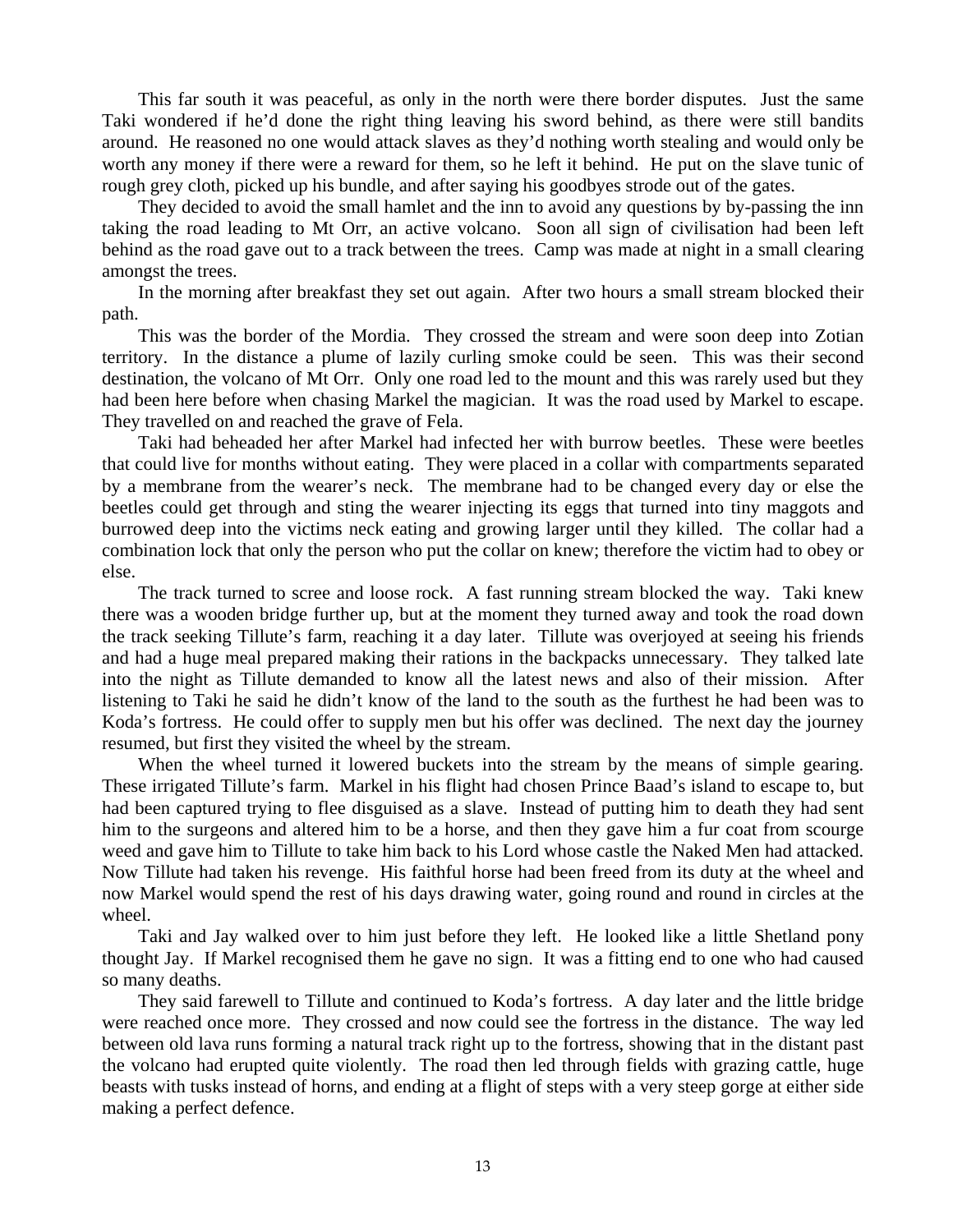Jay led the way up the steps to the great iron door guarded by a sentry. The sentry was one not known by Jay. All he saw was a slave asking for the master of the fortress, very unusual, so unusual he called for the Sergeant who told Jay to wait.

The Sergeant reported to Koda that an Allo slave was outside asking to see him. Lea, Koda's young daughter dashed to the doorway to look down to the steps, gave a whoop and dashed down jumping upon Jay with her arms and legs wrapped tightly around him giving him great big kisses.

"Steady on!" Jay managed to say when he could get his breath. Just then Koda along with his three sons rescued him and along with Taki, escorted them into the great hall firing questions at them all the way. The story had to be repeated once again telling how they had to get the medicine for Jay's son.

"I know the way to the great mountains," said Koda, "but I've never heard of anyone finding a path over them, or why anyone should want to go over them. Are you sure that the man really did cross them?"

"He said the medicine had come from the land to the south of the great mountains so there must be a way over or he couldn't have returned."

"What about ships?"

"The only ships sailing anywhere near would be the Regal's ships and he hadn't sent any and that only left a land route."

"The mountains end at the sea in sheer cliffs so he couldn't have gone that way, and the land is barren with only scourge weed and rock all the way to the foothills. Still if you want to try, one of my sons will guide you, but please stay for a couple of days before you go as we get so few visitors." Jay and Taki agreed to stay, as they needed a guide. Another great feast was prepared.

"And to think, the General said it would be the last good meal we'd get when we left him. If this goes on I'll be as fat as a pig." Jay said wiping the grease from his lips.

"What's a pig?" asked Taki

Jay had forgotten for a moment where he was.

They were given rooms in which to rest. Jay had Fela's old room with its hot bath. All the rooms in the fortress were heated by means of vents directing the hot air from the volcano. A small stream coming from near the summit gave ample hot water for all. It was the ideal place as long as the mount remained dormant. Jay climbed into the bath very tenderly as he remembered how hot the water was. He gingerly lowered himself and then luxuriated in the warmth letting it soak into his body.

Then he dried himself and wrapped in a robe climbed into the soft warm bed falling fast asleep.

He awoke early the next morning and after bathing went out to find little Lea, Koda's young daughter waiting to take him down to breakfast.

They spent the time resting and discussing with Koda and his sons the best route to take. Two separate tracks ran in the direction they wanted to go but both were only animal tracks and Koda knew neither led to a way across the mountains.

"We'll take the most direct and then go alongside the range until we find an opening." Taki had made up his mind.

"In that case you'll need more clothing as it will be cold in the mountains, far too cold for just a tunic. Once you get over you can discard the extra until you need it to get back across, Ill find you something suitable." Koda gave an order to his sons who brought several items for both Taki and Jay to choose from.

Soon it was time to set off. It was still early in the morning as they started out taking the track to the bridge but instead of crossing they turned right and followed the stream as it flowed down the gorge. After an hour the party took a small track leading off into the scrub and gradually the volcano faded into the distance. When they stopped for a meal from Koda's fresh supplies the only thing they could see was a faint plume of smoke from Mt Orr.